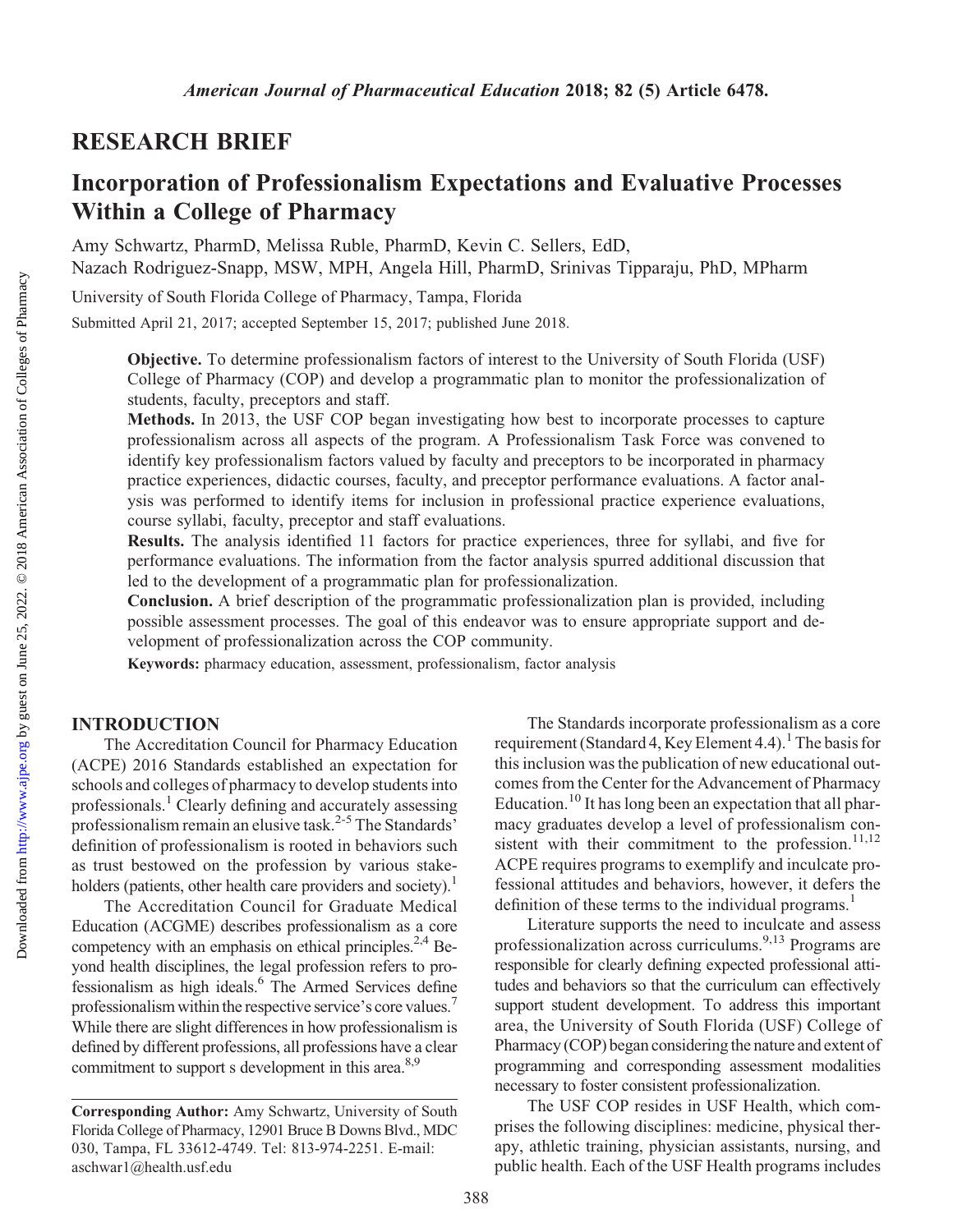professionalism as a student expectation within their respective student handbooks. In 2011, discussions were initiated to ensure USF Health faculty and staff appropriately exhibit professionalism. Consideration was given to include professional behaviors within faculty and staff evaluations; however, formal implementation has not yet occurred.

This article will describe how the USF COP has developed a programmatic plan to address professionalization, including the results of a performed factor analysis, and how it has informed programmatic enhancements and corresponding assessment processes. The USF Health Institutional Review Board (IRB) granted this study exempt status.

#### METHODS

In 2013, the USF COP began the process of identifying mechanisms to ensure continued, positive professionalization across the program. The Professionalism Task Force (PTF) was created, which included representatives from both academic departments and experiential education. The PTF decided the best initial step was to assess faculty and preceptor perceptions regarding professionalism using a factor analysis. A concerted literature review guided the determination of factors for inclusion.<sup>11,12,14-28</sup> After careful consideration, it was decided that the factor analysis would be derived from the Behavioral Professionalism Assessment Form – Experiential (BPAE; Table 1). $^{20}$  The BPAE is a validated scoring system that is used to assess the perception of professionalism in a variety of practice settings. The BPAE was chosen because it encompassed most of the professionalism attributes described in the literature.

The factor analysis consisted of four sections, the first dealt with prioritization of the 25 items contained within the BPAE. Respondents were asked to rank each item's importance using a 10-point Likert scale  $(0=no$ importance, 10=extremely important). Section two asked respondents to rank the 10 most important factors to be included on Pharmacy Practice Experience (PPE) student evaluations. Section three asked participants to identify three factors to be included in course syllabi. Section four asked participants to identify five factors for inclusion on faculty and preceptor evaluations.

The factor analysis was administered using the Qualtrics (Qualtrics, LLC, Provo, UT) survey system. All faculty and preceptors were sent an email that included a web link to the survey. The survey was accessible February through April 2015. Data analysis occurred May through July 2015.

Factor analysis findings were used to guide subsequent PTF discussions. The original plan focused on the professionalization of students, faculty, and preceptors; however, upon further consideration, the PTF decided to expand the focus to encompass the entire program (ie, admissions, student affairs, and staff). Expansion of the plan focus was necessary as professionalization is a longitudinal, lifelong process, thus, assessment cannot be static or singular. Additional individuals were added to the PTF to represent these areas.

### **RESULTS**

When the survey was administered, the COP consisted of 45 faculty and approximately 200 preceptors. All responses deemed usable (ie, complete response per section) were included. Demographics were not collected, thus participant background (whether faculty or preceptor) is unknown. Forty-two respondents completed the factor analysis (section one). From these respondents, 35 provided feedback on PPE (section two) and syllabi inclusion (section three), while 32 provided feedback on faculty and preceptor evaluations (section four).

The information from section one, rankings of all 25 factors, was used by faculty and preceptors to assist with the rankings in sections two through four (PPE, syllabus, and faculty/preceptor evaluations). The findings for sections two through four demonstrated a consistent pattern of distribution (Table 2). Three factors (1, 3, and 13) were selected for each of the three sections (two through four). Although 10 factors were to be identified for PPE, an additional factor (6) was included since it was ranked within one standard deviation of the other categories. Additionally, the subject matter for factor 6 directly aligns with other selected factors, is readily attainable within the experiential environment, and current evaluations include limited opportunities for assessment.

The PTF reviewed findings and discussed analysis interpretation considering obvious limitations (eg, number of respondents, respondent demographics, etc.). The loading of the factors across the sections was deemed sufficient to guide initial plan development for programmatic incorporation. The goal was to develop an inclusive plan from student entry through graduation, and to ensure faculty, preceptors and staff were prepared to serve as role models. Through these discussions, it was recognized that input from additional COP stakeholders was necessary. The COP instructional designer was consulted to identify methods for incorporation across the didactic curriculum. Similarly, representation from admissions, student affairs and human resources were added to the PTF.

#### **DISCUSSION**

The Experiential Education Office (EEO) determines the most appropriate assessment processes and accountability mechanisms for students, preceptors and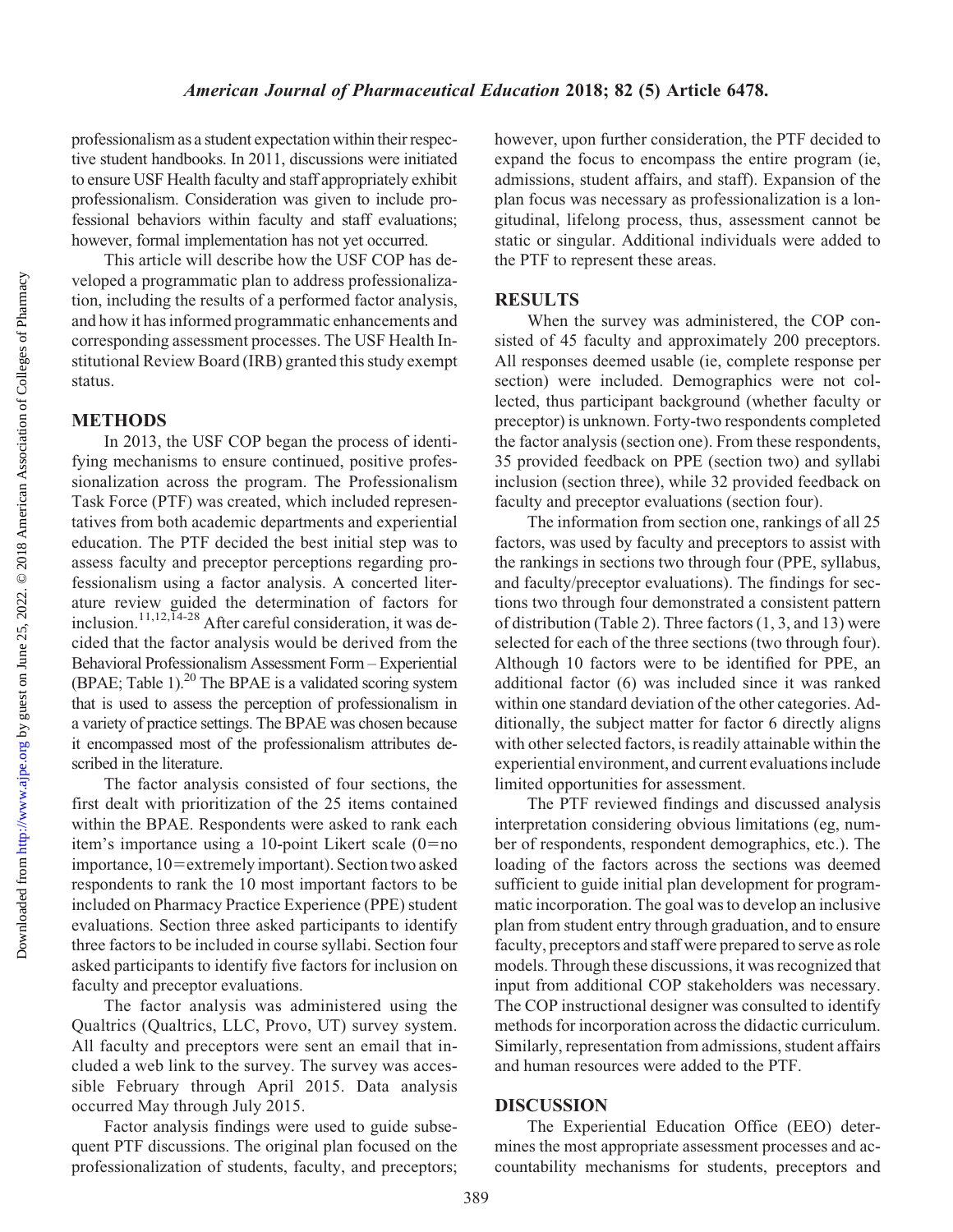## American Journal of Pharmaceutical Education 2018; 82 (5) Article 6478.

| Table 1. Behavioral Professionalism Assessment Form – Experiential (BPAE) Items |  |  |  |
|---------------------------------------------------------------------------------|--|--|--|
|---------------------------------------------------------------------------------|--|--|--|

| <b>Item Number</b> | <b>Professionalism Factor</b>                                                                                                                                                                                                                                                        |  |  |
|--------------------|--------------------------------------------------------------------------------------------------------------------------------------------------------------------------------------------------------------------------------------------------------------------------------------|--|--|
| 1                  | Student is reliable and dependable, ie, can be counted on to fulfill responsibilities and meet expectations.                                                                                                                                                                         |  |  |
| $\overline{2}$     | Student practices personal hygiene, ie, maintains personal health and grooming habits acceptable to<br>practice setting.                                                                                                                                                             |  |  |
| 3                  | Student produces quality work, ie, tasks and assignments are complete, accurate, and meet their<br>respective objectives.                                                                                                                                                            |  |  |
| $\overline{4}$     | Student is empathic, ie, demonstrates appreciation of others' positions; attempts to identify with others'<br>perspectives; demonstrates consideration towards others.                                                                                                               |  |  |
| 5                  | Student behaves in an ethical manner, ie, acts in patients' best interests; acts in accord with the<br>profession's and/or practice site's code of ethics.                                                                                                                           |  |  |
| 6                  | Student communicates articulately, ie, clearly communicates thoughts; uses appropriate terminology and<br>vocabulary for intended audience.                                                                                                                                          |  |  |
| 7                  | Student is punctual, ie, arrives at practice site and meetings early or on time; meets deadlines for<br>completion of tasks and responsibilities.                                                                                                                                    |  |  |
| $\,$ 8 $\,$        | Student uses time efficiently, ie, allocates and utilizes appropriate amounts of time to fulfill<br>responsibilities; utilizes others' time wisely.                                                                                                                                  |  |  |
| 9                  | Student is self-directed in undertaking tasks, ie, after initial instruction of tasks / assignments /<br>responsibilities, initiates activities to complete them; self-motivated; functions independently; seeks<br>additional tasks after completing originals.                     |  |  |
| 10                 | Student maintains confidentiality, ie, engages in discussions or other activities involving patient- and/or<br>site-specific information for purposes of fulfilling professional responsibilities only; maintains<br>confidential nature of patient- and/or site-specific documents. |  |  |
| 11                 | Student is respectful, ie, demonstrates regard for patients, superiors, colleagues, other personnel, and<br>property; acts in a manner that shows recognition that he/she is a guest at the practice site as a<br>professional student.                                              |  |  |
| 12                 | Student communicates using appropriate body language, ie, utilizes gestures and mannerisms that<br>enhance formal and informal communication.                                                                                                                                        |  |  |
| 13                 | Student demonstrates accountability, ie, holds oneself liable for tasks/duties/responsibilities that he/she is<br>responsible; does not blame others for mistakes or mishaps, nor avoids responsibilities.                                                                           |  |  |
| 14                 | Student prioritizes responsibilities effectively, ie, organizes and approaches multiple tasks and<br>assignments in a manner to produce desired outcomes.                                                                                                                            |  |  |
| 15                 | Student accepts and applies constructive criticism, ie, responds openly and positively to feedback;<br>modifies behavior if necessary.                                                                                                                                               |  |  |
| 16                 | Student puts others' needs above his/her own, ie, demonstrates an attitude of service by taking the<br>necessary time and actions to help others; gives of oneself to benefit others.                                                                                                |  |  |
| 17                 | Student is nonjudgmental, ie, demonstrates an attitude of open-mindedness towards others and situations;<br>does not "stereotype" others or prejudge situations.                                                                                                                     |  |  |
| 18                 | Student communicates assertively, ie, actively and appropriately engages in dialogue or discussion; not<br>afraid to provide his/her viewpoint.                                                                                                                                      |  |  |
| 19                 | Student is an active learner, ie, seeks knowledge; asks questions; searches for information; takes<br>responsibility for own learning.                                                                                                                                               |  |  |
| 20                 | Student is cooperative, ie, non-argumentative; willing and helpful.                                                                                                                                                                                                                  |  |  |
| 21                 | Student is diplomatic, ie, is fair and tactful in all dealings with patients, superiors, colleagues, and other<br>personnel.                                                                                                                                                         |  |  |
| 22                 | Student "follows through" with responsibilities, ie, if task is left incomplete or problem is not resolved,<br>student seeks aid or explains situation to parties who can follow-up on task or problem.                                                                              |  |  |
| 23                 | Student wears appropriate attire, ie, adheres to dress code (written or unwritten); attire is acceptable to<br>practice setting.                                                                                                                                                     |  |  |
| 24                 | Student demonstrates confidence, ie, acts and communicates in a self-assured manner, yet with modesty<br>and humility.                                                                                                                                                               |  |  |
| 25                 | Student demonstrates a desire to exceed expectations, ie, goes "above and beyond the call of duty;"<br>attempts to exceed minimal standards and requirements for tasks/assignments/responsibilities.                                                                                 |  |  |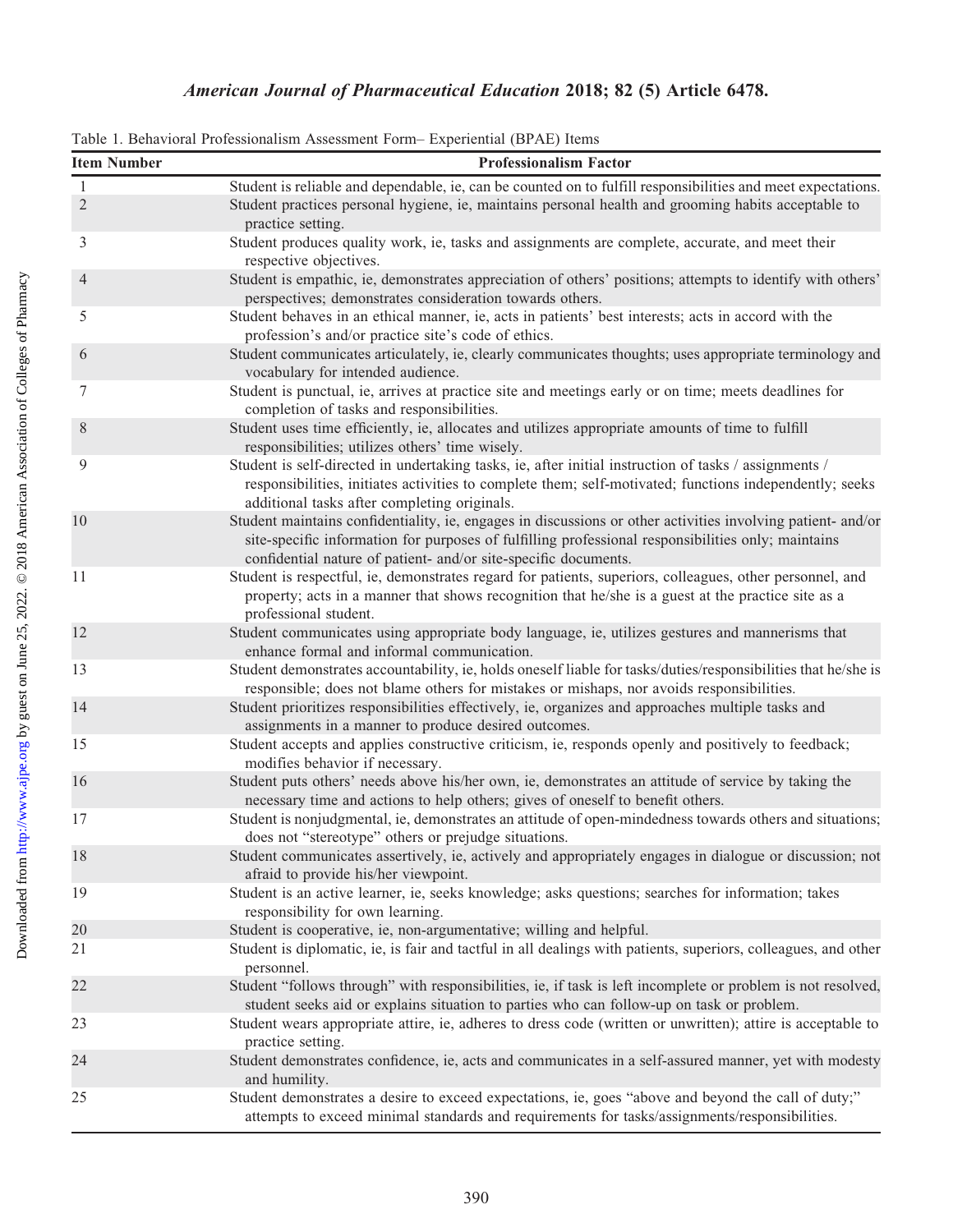|                                   | <b>BPAE</b>             | Respondent           |
|-----------------------------------|-------------------------|----------------------|
|                                   | <b>Item</b>             | Ranking <sup>b</sup> |
| Top 11-PPE                        | $1^{\mathrm{a}}$        | 33 <sup>a</sup>      |
|                                   | $\boldsymbol{2}$        | 19                   |
|                                   | $\overline{\mathbf{3}}$ | 27                   |
|                                   | $\overline{4}$          | 14                   |
|                                   | 5                       | 27                   |
|                                   | 6 <sup>c</sup>          | $13^{\circ}$         |
|                                   | $\overline{7}$          | 16                   |
|                                   | 10                      | 19                   |
|                                   | 11                      | 28                   |
|                                   | 13                      | 20                   |
|                                   | 22                      | 17                   |
| Top $3$ – Syllabus                | $\mathbf{1}$            | 13                   |
|                                   | $3^{\rm a}$             | 17 <sup>a</sup>      |
|                                   | 13                      | 13                   |
| Top 5 - Faculty and<br>Preceptors | 1                       | 17                   |
|                                   | 3                       | 13                   |
|                                   | 6                       | 12                   |
|                                   | 11 <sup>a</sup>         | 21 <sup>a</sup>      |
|                                   | 13                      | 13                   |

|  |  | Table 2. Factor Analysis Results |  |
|--|--|----------------------------------|--|
|--|--|----------------------------------|--|

<sup>a</sup>Highest ranking: Item most often selected by respondents

<sup>b</sup>Total number of respondents:  $N = 42$ <br><sup>c</sup>Additional item added as per parrative

Additional item added as per narrative

sites. The PPE director and coordinators met and discussed the factor analysis, specifically, whether the identified items were being addressed within existing evaluations. Additional discussion focused on how to incorporate the new factors and ensure an equitable and valid evaluation process.

When considering how to incorporate the new factors, the PTF suggested to either use a set percentage of the student grade (eg, recommend no more than 50%) or a tiered system (eg, 10% PY1, 25% PY2, 33% PY3, and 50% PY4). Regarding grading, current PPE evaluations use a Likert scale similar to the BPAE, thus the new items could be directly incorporated. Lastly, the PTF suggested a rubric to enhance inter-rater reliability.

Professionalism is assessed during Advanced Pharmacy Practice Experiences (APPE) rotations using the System of Universal Clinical Competency Evaluation in the Sunshine State (SUCCESS) developed by the University of Florida.<sup>29</sup> The SUCCESS instrument includes several of the PPE factors noted in Table 1, albeit with a slightly different language. The SUCCESS software platform underwent changes enabling the USF COP to make minor language adjustments, yet maintain alignment with other Florida programs. For the IPPE sequence,

the EEO decided to initially incorporate nine factors from Table 2 (1, 3, 4, 5, 6, 7, 10, 11, and 13) with Likert-scale grading. Percent PPE grade delineation is as follows: 25% for IPPE (PY1 - PY3), and 20% for APPE (PY4).

Language for all PPE syllabi, evaluations, and manuals were enhanced for academic year 2016-2017. Preceptors were notified accordingly via email and an online rotation management system (CORE ELMS). They were informed of the COP early intervention process and encouraged to communicate professionalism developments to their respective PPE coordinator. Another change that occurred at the start of academic year 2016-2017 was the separation of preceptor and site evaluations to allow for individualize, direct feedback. The process used to evaluate preceptor professionalism will be discussed in the faculty and staff professionalism section.

Student evaluations are reviewed at least twice per semester by the PPE coordinators to identify those who are not meeting expectations, whether academically or due to professionalism concerns. The PPE coordinators report student failure secondary to professionalism to the Office of Student Affairs (OSA).

Future efforts will focus on enhancing direct communication with preceptors and ensuring appropriate accountability. The EEO plans to share identified, persistent themes from assessments, and examples from student evaluations during preceptor development programming. Students receive training from the OSA pertaining to student groups, and faculty and course evaluations. Similarly, the EEO will educate students with regards to providing effective feedback to preceptors.

Enhancements to data collection and analysis mechanisms are inevitable. Monitoring the utility of the nine factors incorporated for IPPE will help determine whether and/or when the other two factors need to be added. Monitoring of APPE is also required because the items within SUCCESS were not an exact match to the BPAE. The utility of the instrument will be monitored to determine whether a more detailed, objective instrument is necessary (beyond the Likert scale) to assess student progression more accurately. Lastly, the EEO plans to obtain direct feedback from preceptors through practice venuespecific advisory boards.

The three factors identified for incorporation into syllabi were items 1, 3, and 13 (Table 2). The PTF reviewed the course syllabi for current levels of inclusion and found different practices. Whereas several courses allotted between 1% and 3% of the total course grade for professionalism, others incorporated a distinct number of points. It became apparent that implementation across the didactic curriculum needs to consider course format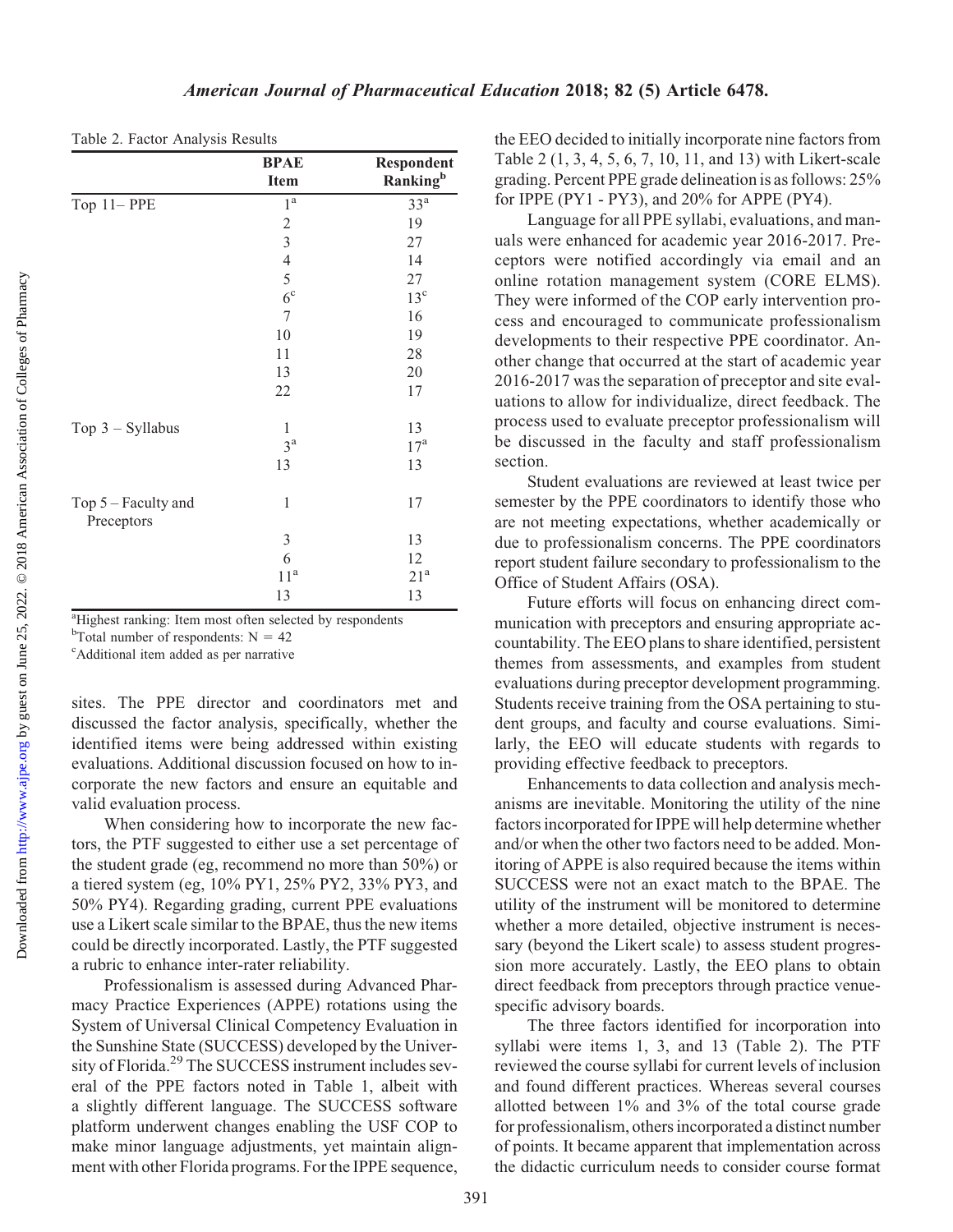#### American Journal of Pharmaceutical Education 2018; 82 (5) Article 6478.

and assessment processes. A global need, regardless of course format, is to ensure sufficient weighting to cultivate appropriate professional behaviors.

Possible methods to accurately measure professionalism across the curriculum include: in-class assessments with weight counted toward the course grade, standardized point reduction for unprofessional behavior, and establishment of a professionalism grade point average (in conjunction with the academic grade point average). Consideration for how professionalism may be consistently included across the didactic curriculum include: late arrival to class, late assignment submissions, disruptive behavior during class, and lack of participation during team activities. Some of these items are already being captured (eg, late submissions are highlighted in the Canvas learning management system).

Another possible mechanism for capturing professionalism, especially accountability and responsibility, is through the use of peer and self/peer evaluations. The use of self/peer evaluations requires appropriate student training and verification by faculty. If utilized, computeraided verification processes will need to be incorporated. Alternatively, the factors could be limited to certain courses (eg, Pharmaceutical Skills and Drug Delivery Systems sequences) or activities (eg, Pharmacy Longitudinal Research Project and interprofessional education activities) that encompass significant professionalism components.

Lastly, the PTF identified the need to enhance existing standardized language in syllabi and the student handbook in certain areas, such as examination decorum, to foster professionalization. Many pharmacy programs have incorporated detailed language, often in a step-wise manner, to promote specific behaviors. Some of these practices, however, may actually discourage independent and critical thinking. The professionalization process requires that students make active decisions and choices to attain specified expectations, and may encompass variable, but equally effective, approaches.

Based on these discussions, PTF suggestions to the Curriculum Committee (CC) included the addition of the three factors to the syllabus template as required objectives, and to the Pharmacy Longitudinal Research Project (PLRP) Manual. The suggested process for inclusion in the syllabus template is the addition of a distinct section, separate from course objectives, in which the factors are listed with brief rationale for the inclusion. Although attention to some of the factors may already be addressed in other sections, such as absence policy, purposeful reiteration would be beneficial. Similar to other course objectives, the items would be mapped to specific activities, assignments, and assessments.

Before proceeding, the PTF recommended that the CC survey course coordinators to identify where and how the factors are being addressed. Courses that already included professionalism as part of the grading process (eg, the Pharmaceutical Skills and Drug Delivery Systems sequences), will be encouraged to ensure there is appropriate data collection to monitor student outcomes.

Incorporation into the PLRP would include assessment of students and mentors. The PLRP Committee was asked to add language to the Manual commencing academic year 2017-2018. Evaluation frequency and percentage grade allotments need to be determined. It is anticipated that the mentors will be evaluated in a similar manner to faculty and preceptors, which is described in the next section. Incorporation into the didactic curriculum is anticipated to be the most challenging initiative undertaken. Careful implementation with corresponding assessments is necessary to allow for timely modifications.

Five factors were identified for inclusion in faculty, preceptor, and staff evaluations (1, 3, 6, 11 and 13; Table 2). The predominant form of feedback obtained regarding the professionalism of faculty and preceptors is from students through course, faculty, and preceptor evaluations. The OSA counsels students on how to provide constructive feedback; however, actual feedback is not assessed (as it is often provided anonymously). Although student feedback in this format is valuable, there is a need for additional perspectives. Similarly, when supervisors complete performance evaluations for staff, the incorporation of additional perspectives may offer a more balanced and complete assessment.

The PTF discussed various mechanisms for incorporating professionalism into the existing annual evaluation process. The first step involved a review of existing forms. Identified documents used to support faculty, preceptor, and staff included: data from faculty/preceptor evaluations, peer evaluations, and letters from a clinical site supervisor or an external constituent (eg, committee chair or research collaborator).

To broaden and enhance the annual evaluation process (for faculty, preceptors, and staff), the USF COP intends to include input from various stakeholders. Example assessment instruments include self-evaluation, peer evaluation, student input (eg, advisee, laboratory technician, or other), clinical site peer and/or supervisor, and research peer and/or supervisor. The respective supervisor (department chair, OEE coordinator, associate dean, etc.) will derive their summary based on the information collected.

Since several of the identified documentation mechanisms are subjective, there is a need to develop instruments that capture this type of data. Considerations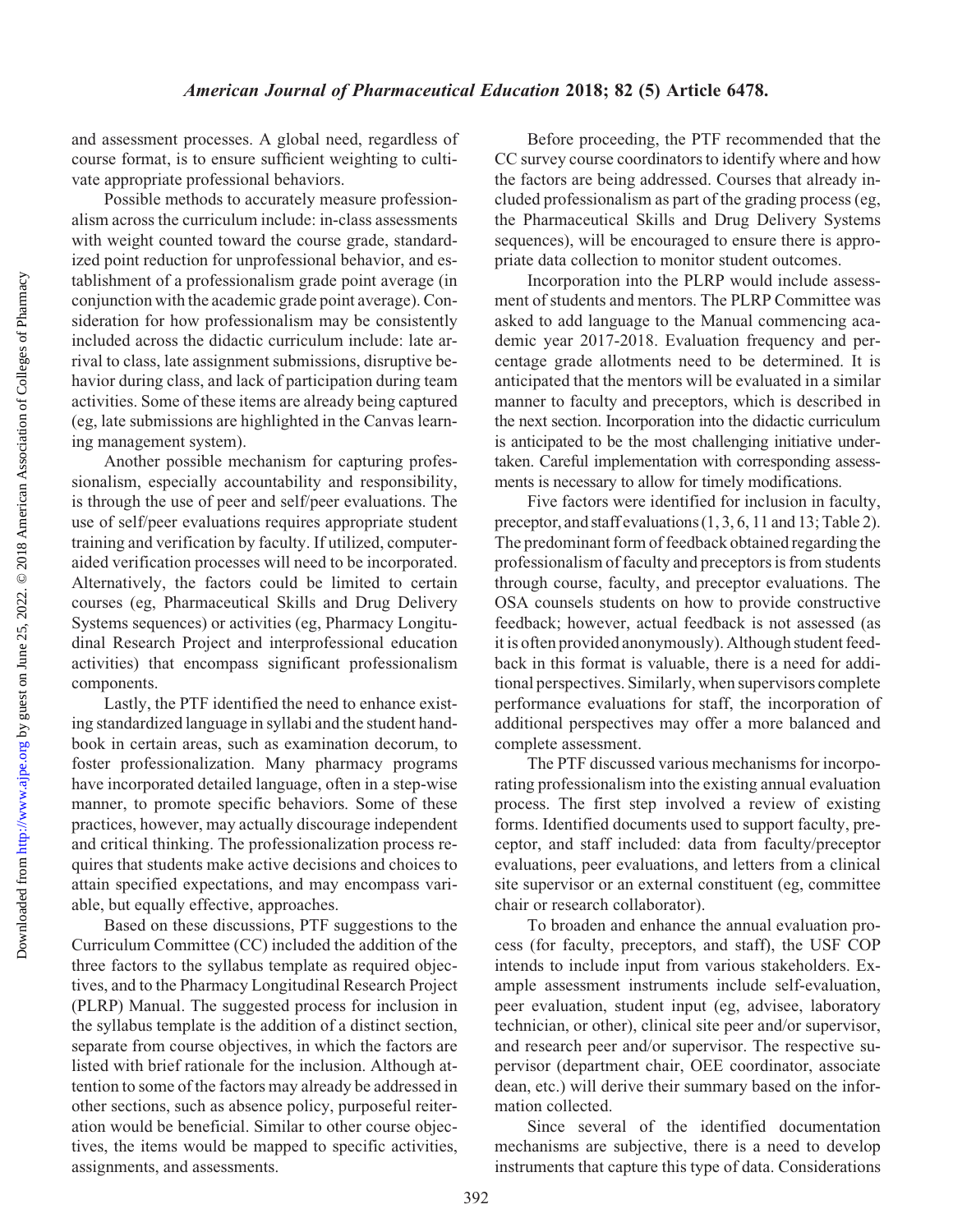Downloaded from

include the development of rubrics similar to those used during the tenure and promotion process. The rubrics would include a detailed description of score equivalencies to enhance inter-rater reliability. The rubrics would also include an open-ended section for comments.

Department chairs are now determining how to incorporate the factors into the annual evaluation processes. The faculty annual evaluation form already incorporates self-evaluation. The faculty also provide information that facilitates the determination of teaching and service assignments to ensure appropriate work load distribution. There are mechanisms that faculty can use to secure additional supportive documentation from external constituents. The development of supplemental forms to standardize this process that includes rubrics and weighting (as described above) is ongoing.

Further discussions with the EEO are necessary to enact similar evaluative processes for preceptors. The PPE evaluation forms were enhanced to afford students the opportunity to provide direct feedback to preceptors (previously combined with the site evaluation). The PPE coordinators emphasize the need for constructive student feedback regarding preceptor professionalism and continually emphasize the importance of participation in preceptor development. The PPE coordinators also review preceptor evaluations on a continual basis depending on year (IPPE or APPE) and scheduled site visits based on identified concerns.

Future considerations include an annual review process for preceptors such as that undertaken by faculty, with adaptations depending on affiliation. Preceptors who have been afforded academic rank already undergo regular review. The review process would afford preceptors the opportunity to provide supportive documentation (objective and subjective). As noted earlier, student evaluations will be developed for PLRP mentors. The form used for faculty and preceptors will be adapted to address PLRP-specific processes.

Lastly, the staff are evaluated annually via a standardized form developed by USF Human Resources. Several factors are already included in the form, using slightly different language. The form gives the chance to assess additional parameters, which could encompass the remaining, unaddressed factors. Similar to faculty and preceptors, staff would be expected to provide objective and subjective supportive documentation. Further discussions are necessary with staff and supervisors before implementation.

When the PTF developed implementation plans for the previously discussed areas, thoughts arose regarding other opportunities that would afford more complete, programmatic coverage. Identified areas included student

admissions, orientation programming, and the Student Success Program. Recent internal analyses pertaining to student matriculation and attrition identified professionalization as a focus area; thus, efforts to enhance student success need to include professionalization. These discussions also identified a need for longitudinal monitoring, which necessitates the development of prospective data collection and analysis processes.

Based on these considerations, discussions were initiated with the Office of Admissions and Admissions Committee to understand existing efforts toward determining candidate professionalism. Applicants are required to complete a supplemental application in addition to traditional PharmCAS requirements that capture data pertaining to professional attitudes and behaviors. Beginning fall 2017, the supplemental application was modified to include a professionalism essay (ie, take a moment to describe what professionalism means to you, and then also briefly describe how your non-academic experiences have prepared you to be a professional student within the College of Pharmacy). The admissions interview process uses Multiple Mini Interviews (MMI) and group activities. Professionalism behaviors addressed within eachMMI station include perceived maturity and communication skills. Admissions candidates receive an average score for each of these areas, which is added to the aggregate MMI score.

The Admissions Committee plans to review the 11 items identified for PPE to determine which are already being assessed within existing admissions processes. Thereafter, the Admissions Committee will discuss how the omitted factors can be incorporated into either the holistic admissions process, interview day or corresponding evaluations. The role professionalism will play in the decision-making process requires further discussion. Lastly, consideration is being given as to whether a retrospective review would be helpful prior to prospective data collection. Discussions remain ongoing with tentative enhancement planned for academic year 2018-2019.

Another potential opportunity to address professionalism is through orientation programming. Initial discussions have focused on ensuring that consistent information regarding professional expectations is being delivered during both new and returning student orientations. Further discussion is necessary regarding the nature and content of programming and corresponding assessment processes. Similarly, the Student Success Program is a new initiative (implemented academic year 2016- 2017), thus a review of current processes needs to be undertaken to appreciate existing processes and future opportunities.

The described initial efforts are directed toward the enhancement of existing COP processes. As noted earlier,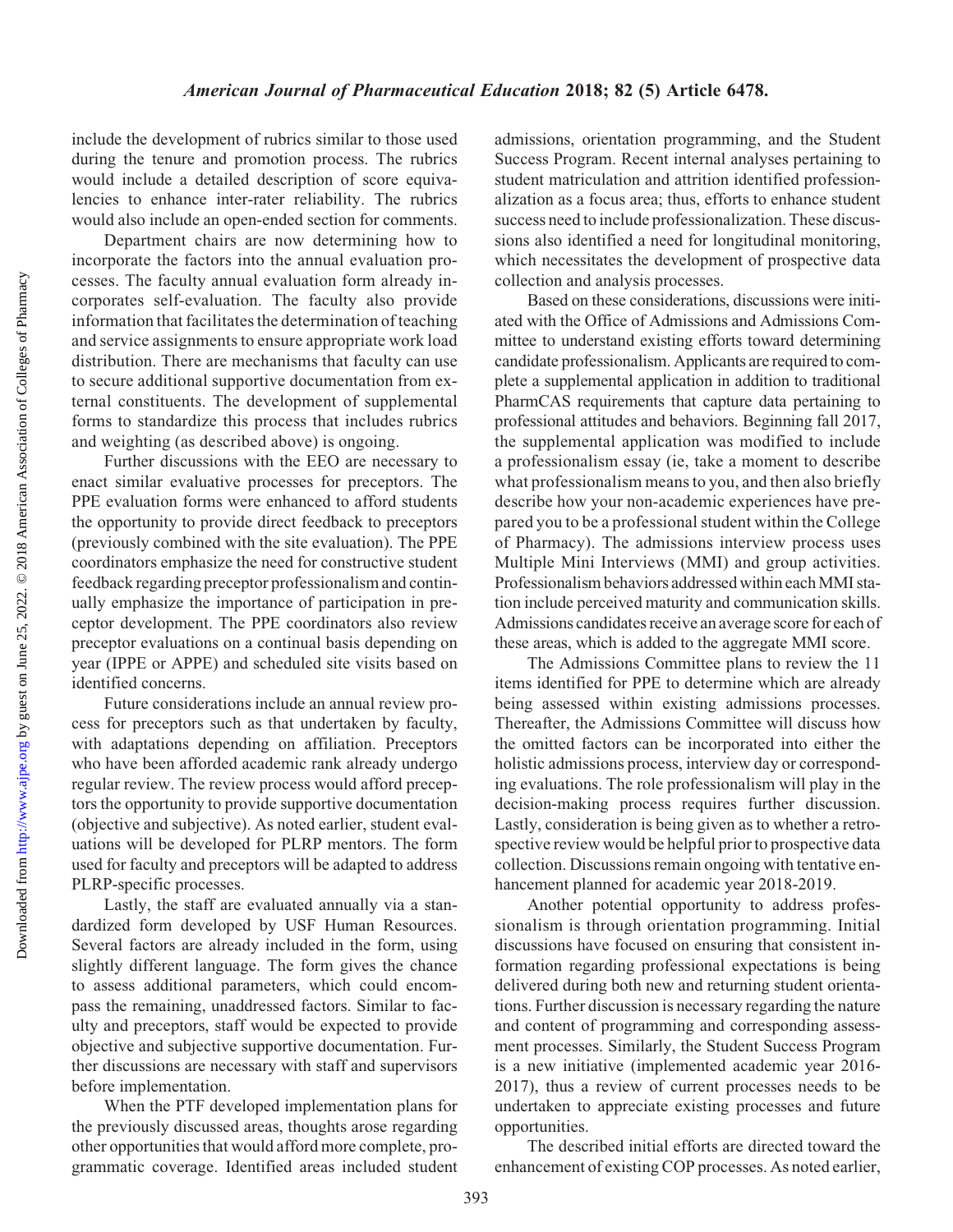## other USF Health programs share an interest in ensuring the professionalization of students, faculty, preceptors, and staff. Current interprofessional endeavors across USF Health include the interprofessional education (IPE) curriculum and shared student services. The IPE curriculum includes nine modules that encompass the Interprofessional Educational Collaborative Competencies (IPEC).<sup>30</sup> Whereas pharmacy students participate in each of the nine modules across all four years of the PharmD curriculum, student and faculty participation from the other USF Health disciplines is module-dependent. How to concertedly address professionalism across the IPE curriculum is a future aspiration. American Journal of Pharmaceutical Education 2018; 82 (5) Article 6478.

Shared Student Services currently encompass a variety of student affairs-related areas (eg, admissions, registrar, financial aid, etc.). Some, but not all, USF Health programs are involved with this initiative. Efforts are ongoing to streamline processes, which may lend itself towards additional shared programming that may include professionalism.

Lastly, a survey was administered in 2015 to qualify and quantify baseline professionalism for faculty, preceptors, staff, and students (as part of a PLRP). The results of the survey are currently being analyzed. Beyond

establishing baseline values, additional objectives of the project include: the identification of development needs, question validation, and the determination of readministration time frames. If deemed supportive and beneficial, the instrument may be incorporated into the assessment plan.

The PTF has developed a draft assessment plan to organize the processes being undertaken across the COP (Table 3). As noted, additional discussions are necessary pertaining to the development of new and/or enhancement of existing assessment instruments, administration time frames, data collection, and analysis. The goal remains to develop a programmatic quality improvement process.

## **CONCLUSION**

The USF COP convened a PTF with the goal of establishing expectations for the COP community to ensure the culture supports and values professionalism. The original focus was to develop strategies to capture professionalization and thereafter ensure the availability of appropriate development opportunities. The performed factor analysis was successful in identifying professionalism items for inclusion into PPE, didactic syllabi, and

Table 3. Draft PTF Assessment Plan

| Office                        | Area                                      | <b>Assessment - Process</b>                     | <b>Assessment - Cycle</b> |
|-------------------------------|-------------------------------------------|-------------------------------------------------|---------------------------|
| Admissions                    | Multiple Mini Interview                   | Rubric                                          | Annual                    |
|                               | Administrative Staff                      | Rubric                                          | Annual                    |
|                               | Admissions Committee                      | To be determined                                | Annual                    |
| <b>Student Affairs</b>        | Orientation                               | Student Handbook survey                         | Annual                    |
|                               | <b>Student Success</b>                    | Faculty coach evaluation                        | Per Semester              |
|                               |                                           | <b>Early Assistance Process</b>                 | Annual                    |
|                               |                                           | Academic Performance<br><b>Review Committee</b> | Annual                    |
| <b>Experiential Education</b> | <b>Students</b>                           | IPPE mid-point<br><b>IPPE</b> final             | Per semester              |
|                               |                                           | APPE mid-point                                  | Per rotation              |
|                               |                                           | APPE final                                      |                           |
|                               | Preceptors                                | <b>IPPE</b> - Evaluation                        | Per semester              |
|                               |                                           | <b>APPE</b> - Evaluation                        | Per rotation              |
| Didactic                      | Syllabi                                   | Students - to be determined                     | Per semester              |
|                               | Pharmacy Longitudinal<br>Research Project | <b>Students</b>                                 | Annual                    |
|                               | Pharmacy Longitudinal<br>Research Project | Mentors                                         | Annual                    |
| <b>COP</b>                    | Faculty                                   | Performance evaluation                          | Annual                    |
|                               | Staff                                     | Performance evaluation                          | Annual                    |